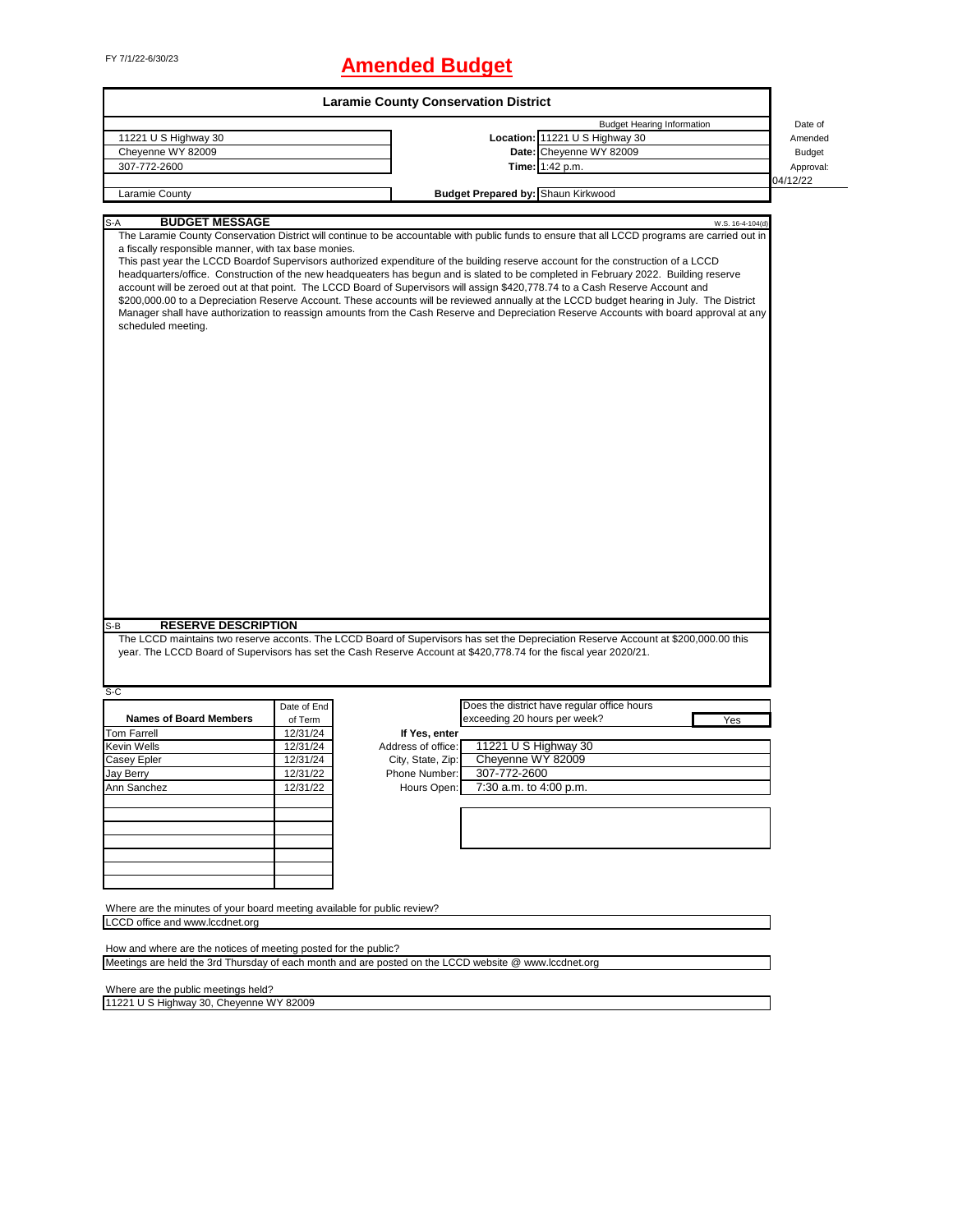## **AMENDED BUDGET SUMMARY**

|       | <b>OVERVIEW</b>                                             | 2020-2021<br>Actual | 2021-2022<br>Estimated | 2022-2023<br>Proposed | Final Approval | Amended<br><b>Budget</b> |
|-------|-------------------------------------------------------------|---------------------|------------------------|-----------------------|----------------|--------------------------|
| $S-1$ | <b>Total Budgeted Expenditures</b>                          | \$1,202,827         | \$4,453,609            | \$4,289,937           | \$4,289,937    | \$4,425,739              |
| $S-2$ | <b>Total Principal to Pay on Debt</b>                       | \$0                 | \$0                    | \$0                   | \$0            | \$0                      |
| $S-3$ | <b>Total Change to Restricted Funds</b>                     | \$20,000            | \$259.200              | \$0                   | \$0            | \$0                      |
|       |                                                             |                     |                        |                       |                |                          |
| $S-4$ | <b>Total General Fund and Forecasted Revenues Available</b> | \$3,707,098         | \$4,760,018            | \$4,371,514           | \$4,371,514    | \$4,516,453              |
|       |                                                             |                     |                        |                       |                |                          |
| $S-5$ | Amount requested from County Commissioners                  | \$1,188,254         | \$1,045,735            | \$1,098,021           | \$1,098,021    | \$1,098,021              |
|       |                                                             |                     |                        |                       |                |                          |
| $S-6$ | <b>Additional Funding Needed:</b>                           |                     |                        | \$0                   | \$0            | \$0                      |

|              | <b>REVENUE SUMMARY</b>                       | 2020-2021   | 2021-2022   | 2022-2023                            | <b>Final Approval</b>              | Amended                                                                                      |
|--------------|----------------------------------------------|-------------|-------------|--------------------------------------|------------------------------------|----------------------------------------------------------------------------------------------|
|              |                                              | Actual      | Estimated   | Proposed                             |                                    | <b>Budget</b>                                                                                |
|              |                                              |             |             |                                      |                                    |                                                                                              |
| $S-7$        | <b>Operating Revenues</b>                    | \$174,216   | \$133,894   | \$194,478                            | \$194,478                          | \$194,478                                                                                    |
| $S-8$        | Tax levy (From the County Treasurer)         | \$1,188,254 | \$1,045,735 | \$1,098,021                          | \$1,098,021                        | \$1,098,021                                                                                  |
| $S-9$        | <b>Government Support</b>                    | \$86,726    | \$384,612   | \$33,072                             | \$33,072                           | \$64,022                                                                                     |
| $S-10$       | Grants                                       | \$169,838   | \$1,058,998 | \$913,163                            | \$913,163                          | \$975,788                                                                                    |
| $S-11$       | Other County Support (Not from Co. Treas.)   | \$0         | \$0         | \$0                                  | \$0                                | \$0                                                                                          |
| $S-12$       | <b>Miscellaneous</b>                         | \$21,230    | \$22,200    | \$18,200                             | \$18,200                           | \$69,566                                                                                     |
| $S-13$       | <b>Other Forecasted Revenue</b>              | \$0         | \$0         | \$0                                  | \$0                                | \$0                                                                                          |
|              |                                              |             |             |                                      |                                    |                                                                                              |
| $S-14$       | <b>Total Revenue</b>                         | \$1,640,265 | \$2,645,439 | \$2,256,935                          | \$2,256,935                        | \$2,401,874                                                                                  |
|              | FY 7/1/22-6/30/23                            |             |             | Laramie County Conservation District |                                    |                                                                                              |
|              | <b>EXPENDITURE SUMMARY</b>                   | 2020-2021   | 2021-2022   | 2022-2023                            |                                    | Amended                                                                                      |
|              |                                              | Actual      | Estimated   | Proposed                             | <b>Final Approval</b>              | <b>Budget</b>                                                                                |
|              |                                              |             |             |                                      |                                    |                                                                                              |
| $S-15$       | <b>Capital Outlay</b>                        | \$13,235    | \$5,327     | \$16,000                             | \$16,000                           | \$16,000                                                                                     |
| $S-16$       | <b>Interest and Fees On Debt</b>             | \$0         | \$0         | \$0                                  | \$0                                | \$0                                                                                          |
| $S-17$       | Administration                               | \$223,293   | \$272,018   | \$288,950                            | \$288,950                          | \$279,260                                                                                    |
| $S-18$       | <b>Operations</b>                            | \$736,019   | \$3,938,841 | \$3,745,008                          | \$3,745,008                        | \$3,910,319                                                                                  |
| $S-19$       | <b>Indirect Costs</b>                        | \$230,280   | \$237,423   | \$239,979                            | \$239,979                          | \$220,161                                                                                    |
| <b>S-20R</b> | <b>Expenditures paid by Reserves</b>         | \$0         | \$0         | \$0                                  | \$0                                | \$0                                                                                          |
| $S-20$       | <b>Total Expenditures</b>                    | \$1,202,827 | \$4,453,609 | \$4,289,937                          | \$4,289,937                        | \$4,425,739                                                                                  |
|              |                                              |             |             |                                      |                                    |                                                                                              |
|              | <b>DEBT SUMMARY</b>                          | 2020-2021   | 2021-2022   | 2022-2023                            |                                    | Amended                                                                                      |
|              |                                              | Actual      | Estimated   | Proposed                             | <b>Final Approval</b>              | <b>Budget</b>                                                                                |
|              |                                              |             |             |                                      |                                    |                                                                                              |
| $S-21$       | <b>Principal Paid on Debt</b>                | \$0         | \$0         | \$0                                  | \$0                                | \$0                                                                                          |
|              |                                              |             |             |                                      |                                    |                                                                                              |
|              | <b>CASH AND INVESTMENTS</b>                  | 2020-2021   | 2021-2022   | 2022-2023                            | <b>Final Approval</b>              | Amended                                                                                      |
|              |                                              |             |             |                                      |                                    |                                                                                              |
|              |                                              | Actual      | Estimated   | Proposed                             |                                    | <b>Budget</b>                                                                                |
|              |                                              |             |             |                                      |                                    |                                                                                              |
| $S-22$       | <b>TOTAL GENERAL FUNDS</b>                   | \$2,066,834 | \$2,114,579 | \$2,114,579                          | \$2,114,579                        |                                                                                              |
|              |                                              |             |             |                                      |                                    |                                                                                              |
|              | <b>Summary of Reserve Funds</b>              |             |             |                                      |                                    |                                                                                              |
| $S-23$       | <b>Beginning Balance in Reserve Accounts</b> |             |             |                                      |                                    |                                                                                              |
| $S-24$       | a. Sinking and Debt Service Funds            | \$0         | \$0         | \$0                                  | \$0                                |                                                                                              |
| $S-25$       | b. Reserves                                  | \$287,854   | \$200,800   | \$460,000                            | \$460,000                          |                                                                                              |
| $S-26$       | c. Bond Funds                                | \$0         | \$0         | \$0                                  | \$0                                |                                                                                              |
|              | Total Reserves (a+b+c)                       | \$287,854   | \$200,800   | \$460,000                            | \$460,000                          |                                                                                              |
| $S-27$       | Amount to be added                           |             |             |                                      |                                    |                                                                                              |
| $S-28$       | a. Sinking and Debt Service Funds            | \$0         | \$0         | \$0                                  | \$0                                |                                                                                              |
| $S-29$       | b. Reserves                                  | \$20,000    | \$259,200   | \$0                                  | \$0                                |                                                                                              |
| $S-30$       | c. Bond Funds                                | \$0         | \$0         | \$0                                  | \$0                                |                                                                                              |
|              | Total to be added (a+b+c)                    | \$20,000    | \$259,200   | \$0                                  | \$0                                |                                                                                              |
|              |                                              |             |             |                                      |                                    |                                                                                              |
| $S-31$       | Subtotal                                     | \$307,854   | \$460,000   | \$460,000                            | \$460,000                          | \$460,000                                                                                    |
| $S-32$       | Less Total to be spent                       | \$0         | \$0         | \$0                                  | \$0                                | \$0                                                                                          |
| $S-33$       | TOTAL RESERVES AT END OF FISCAL YEAR         | \$307.854   | \$460.000   | \$460.000                            | \$460,000<br><b>End of Summarv</b> | \$2,114,579<br>\$0<br>\$460,000<br>\$0<br>\$460,000<br>\$0<br>\$0<br>\$0<br>\$0<br>\$460.000 |

*Budget Officer / District Official (if not same as "Submitted by")*

Date adopted by Special District

Cheyenne WY 82009 **DISTRICT ADDRESS:** 11221 U S Highway 30 **PREPARED BY:** Shaun Kirkwood

**DISTRICT PHONE:** 307-772-2600

1/23/19 *Form approved by Wyoming Department of Audit, Public Funds Division* FY 7/1/22-6/30/23 *Prepared in compliance with the Uniform Municipal Fiscal Procedures Act (W.S. 16-4-101 through 124) as it applies.*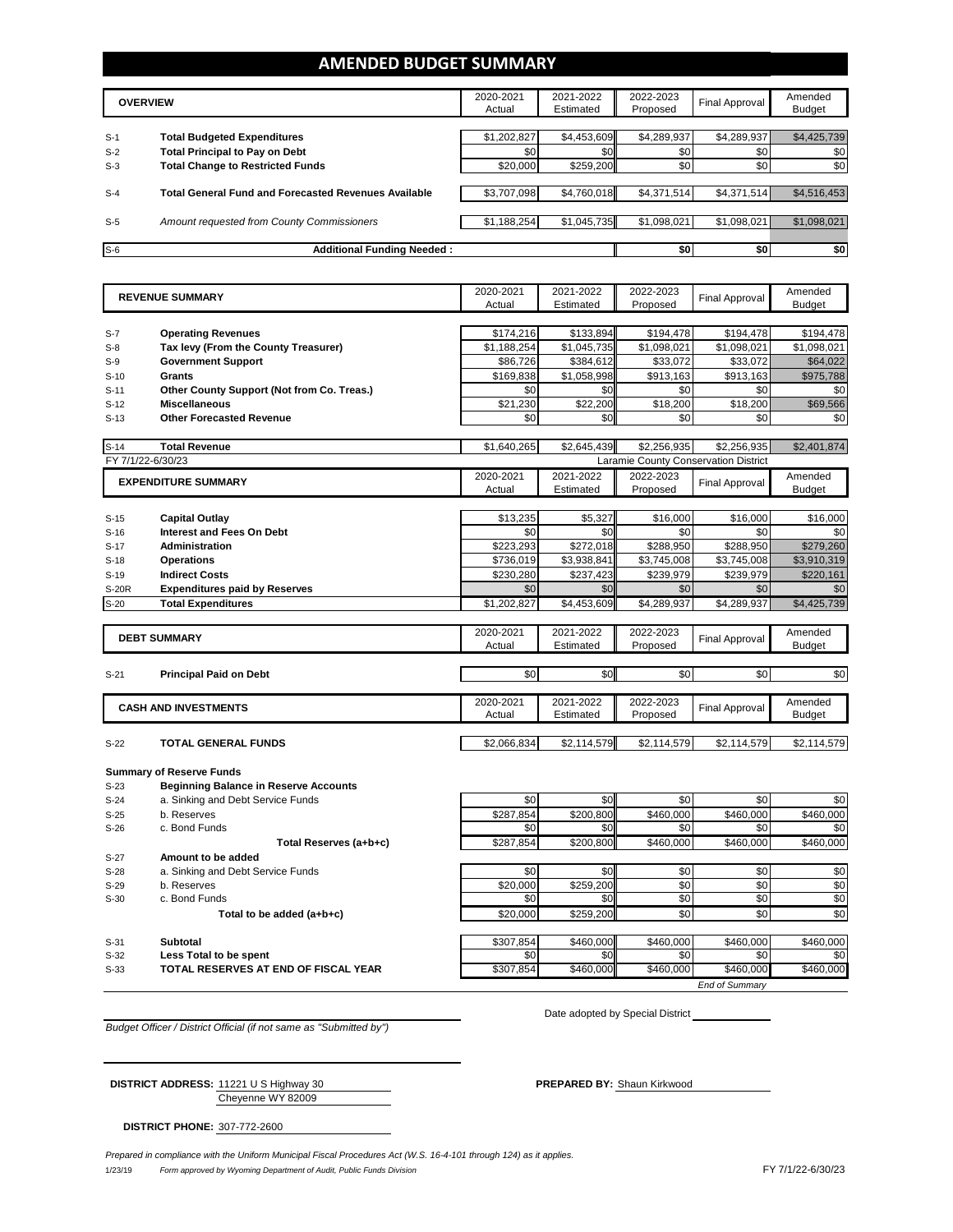Proof of Publication

Legal #:  $29$ 

THE STATE OF WYOMING) ) SS COUNTY OF LARAMIE ì

Jo Radcliffe, being first duly sworn according to law, deposes and says as follows: That she is the Office Manager of the PINE BLUFFS POST, a newspaper of general circulation published once every week on Thursday at Pine Bluffs, Laramie County, State of Wyoming; and that the attached notice was regularly published and circulated in the regular issue of said paper, and not in any supplement thereof, on the following dates:

 $G$ n hil

Radelitte

Jo Radcliffe

 $\ddot{v}$ 

Subscribed and sworn to before me, by the aforesaid Jo Radcliffe, personally known to me to be the Office Manager of the PINE BLUFFS POST, this

(DATE) (SEAL)

**CORDELL BURRY** NOTARY PUBLIC STATE OF WYOMING COMMISSION ID: 166320 MY COMMISSION EXPIRES: 12/07/2027

| NOTICE OF PUBLIC                                        |
|---------------------------------------------------------|
| <b>HEARING</b><br><b>LARAMIE COUNTY</b>                 |
| CONSERVATION                                            |
| DISTRICT                                                |
| <b>The Laramie County</b>                               |
| Conservation District                                   |
| hereby serves notice of                                 |
| a public hearing to                                     |
| amend their operating                                   |
| budget for fiscal year                                  |
| 2021-22. The hearing                                    |
| will be held at the                                     |
| <b>Conservation District</b><br>office located at 11221 |
| U.S. Highway 30,                                        |
|                                                         |
| Cheyenne, Wyoming,<br>Tuesday, April 12,                |
| 2022, at 5:30 p.m.                                      |
| Legal No: 191845                                        |
| Published in the                                        |
| <b>Pine Bluffs Post April</b>                           |
| 2, 2022                                                 |